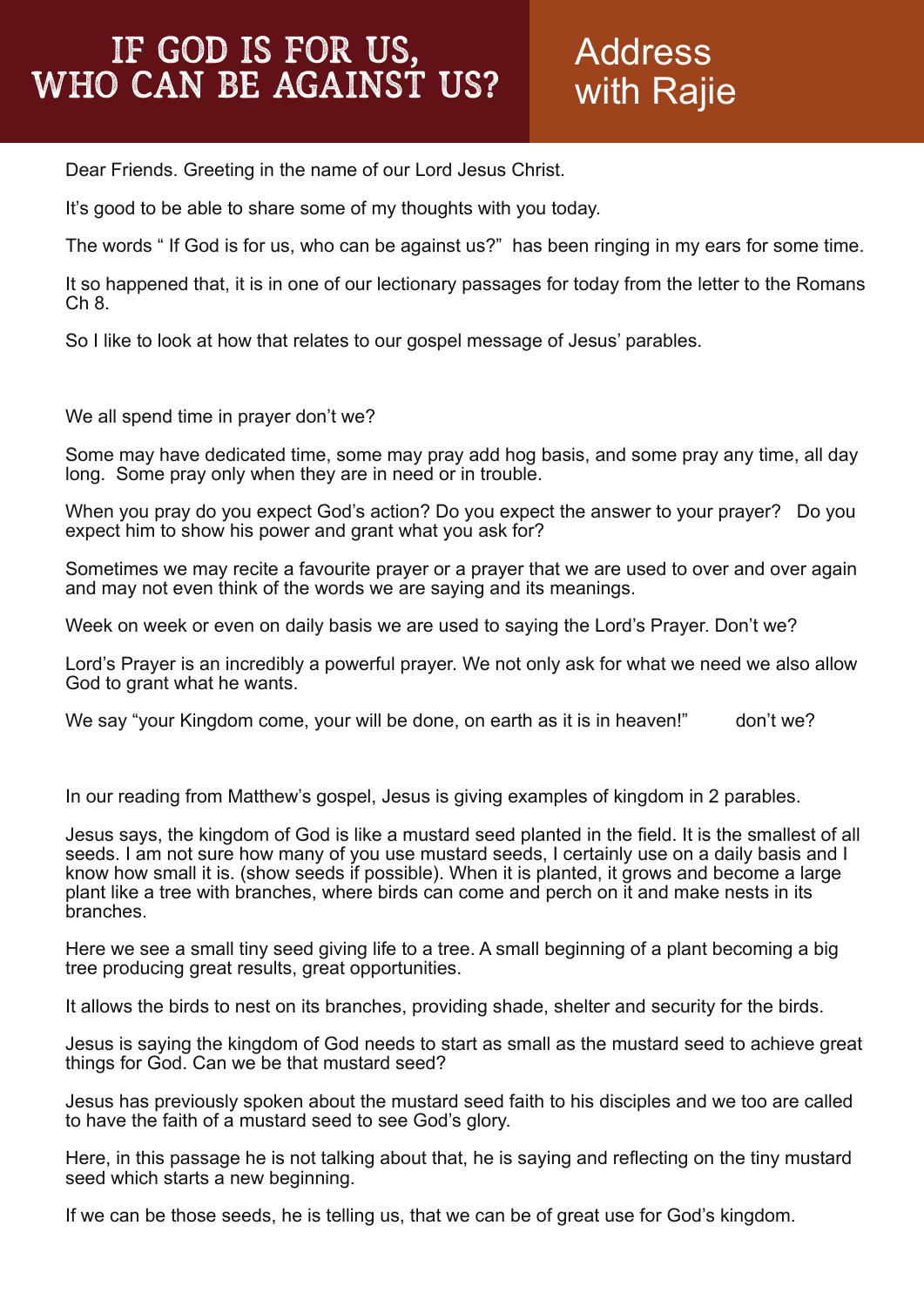Obviously we are not trees, but we can be like a strong, large tree with our life so that we can help and support all those around us.

We can be that, anchor that others can lean on us for support. Physical, emotional or spiritual support.

Particularly, during these past 4 months we all have been in lockdown and had very limited or no access or encounter with our family and friends.

We know it is beginning to ease somewhat, but still we need to be careful and be aware of the second wave of infection that is expected.

Everyone is still in fear, tension and anxiety.

When Paul says, "If God is for us who can be against us?"

The answer is "NO ONE". Not even this pandemic. Trials and sufferings of life may indicate that our future, our finances, our job security, our children, our health issues all may be against us.

But no one can separate us from the love of God in Jesus Christ.

That is the glory of the Christian message.

Then Jesus talked about the kingdom of God is like the yeast, a woman used in baking bread.

I know, I have been baking a lot of bread during these past 4 months, which I never did before. I am sure so many of you also must have done it.

Sure enough, I learnt that a small amount of yeast does help to permeate the whole loaf.

Yes, God's kingdom is like that Jesus says, although it begins with small acts of kindness, it will soon grow and have great impact on our neighbours, community and the world.

We may feel our hands are tied and we cannot do anything to anyone at this time, but Jesus says everything starts with a small beginning and it can do great things. That is the secret of the Kingdom of God.

We might live in a time of tension.

We might struggle with our emotions;

We might feel weak and vulnerable;

We might constantly get things wrong;

We might fail to live up to our own standard;

We might be rubbish at prayer, not even knowing what to pray for, let alone find the words;

But nothing can separate us from the love of God in Christ Jesus our Lord.

The Lord who calmed the storm in the Sea of Galilee is ready to calm the storms we are facing too.

So even if we live in tension and uncertainties, let us accept the frustrations of our inabilities and